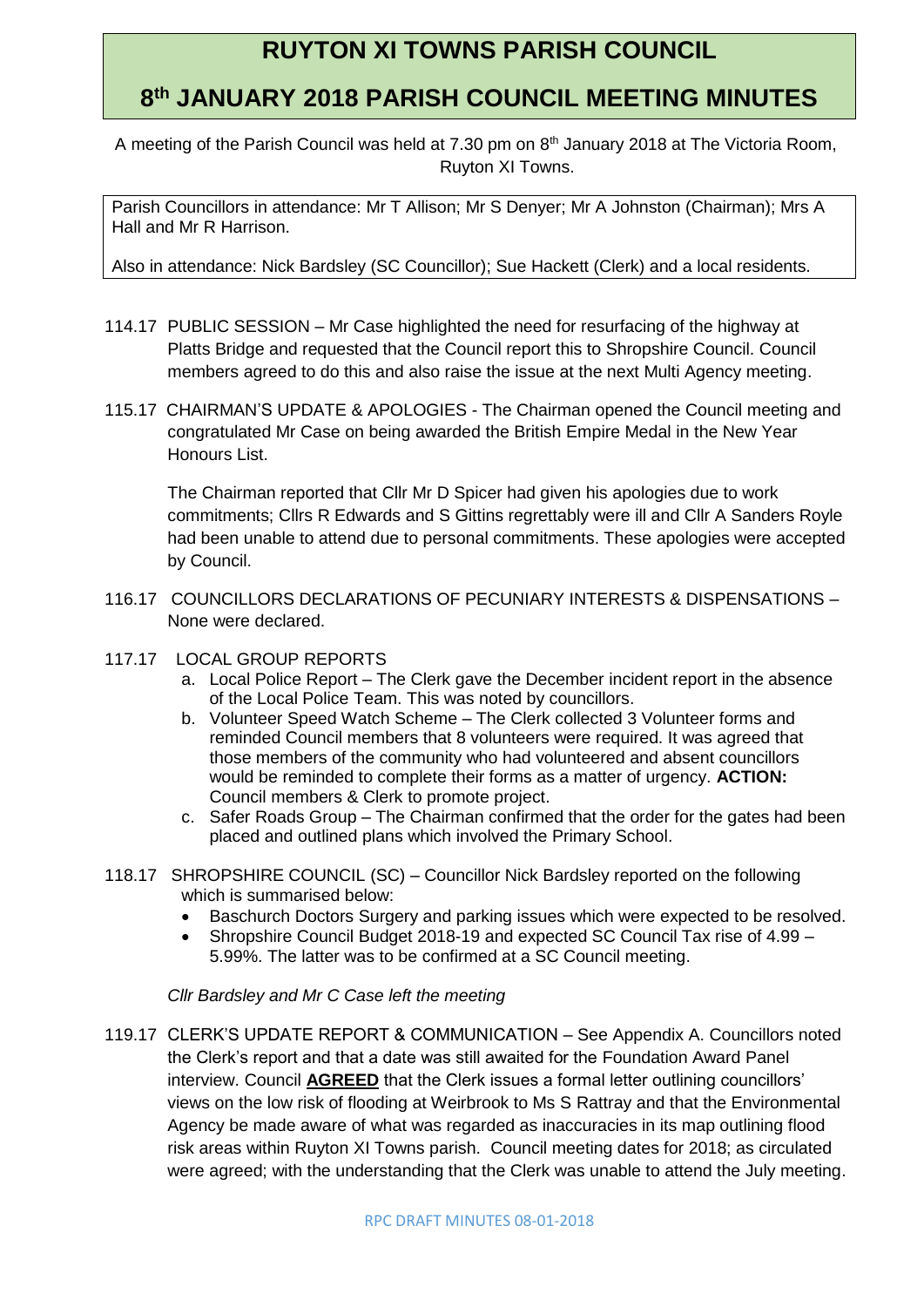- 120.17 WEST MERCIA POLICE BUDGET CONSULTATION Council **AGREED** that the consultation be responded to on an individual basis, not as a Parish Council. **ACTION** Clerk to circulate information in PC newsletter dependent on its next date of issue.
- 121.17 FINANCE
	- a. Council considered the Draft Budget 2018-19 (Appendix B). Following much discussion:

Council **RESOLVED** without dissent that a General Reserve Policy be adopted where by the reserve consisted of 6 months routine expenditure.

Council **RESOLVED** without dissent that an Expenditure Budget of £39,085 be set; there by being financed from Restricted Reserves £11,600; General Reserve £1,052 and Receipts of £26,433.

It was further **RESOLVED** by the majority following the Chairman casting his vote that the 2018-19 Precept be set at **£25,563;** representing a £983 rise compared with the previous year (i.e. 4%).

It was also **RESOLVED** that the Restricted Reserve for the New Village Hall be reallocated to the following as at 31/3/2018; as there was no evidence of current or long term activity planned by the Village Hall Committee:

Street Lights LED Reserve £4,000;

Safer Roads Project £4,000;

& General Reserve £9,241.

b. Council considered the following invoices/reimbursement claims awaiting payment and **RESOLVED** that they be authorised for payment; instructing the Chairman and the Clerk (in the absence of Cllr Spicer) to check all supporting paperwork prior to signing cheque payments:

|     | Pavee                   | <b>Description</b>                              | (VAT)          |  |
|-----|-------------------------|-------------------------------------------------|----------------|--|
| 904 | Highline Electrical Ltd | Valley View Light & SP Charge                   | 222.90 (37.15) |  |
| 905 | DE Peate                | Village Mtce & Notice Board Mtce                | 147.50         |  |
| 906 |                         | Highline Electrical Ltd 3 Streetlights repaired | 380.70 (63.45) |  |
| 907 | <b>SLCC</b>             | 2018 Annual Sub                                 | 115.00         |  |

- c. The Chairman independently checked and reported that the most recent bank reconciliation prepared by the Clerk using the bank statement dated 30/11/17 and was accurate. Reported balances taking into account unpresented cheques to date were as follows Receipts £28,505, which included HMRC Refund £444; Payments £18,149; Reconciled Balance £51,008 The Clerk's payroll payments in November and December were also checked by the Chairman and found to be accurate.
- 122.17 COUNCIL ANNUAL RISK ASSESSMENT 2017-18 Council considered the identified operational, physical and financial risks and whether the Council's system of controls was adequate enabling the Council to achieve its objectives. (See Appendix C) Council **RESOLVED** that the Risk Assessment be adopted and that councillors would inspect Council assets to confirm their condition during the next month. Council also considered the effectiveness of internal audit; and confirmed the appointment of Mr B Townson as Internal Auditor for 2017-18.
- 123.17 COUNCIL CONFIRMATION & ACCEPTANCE OF PREVIOUS MEETING MINUTES Draft minutes of the Council meeting held on 5 December 2017 as circulated were **RESOLVED** as accurate; following a minor amendment; Cllr Mason being replaced with Cllr Macey. Following the amendment the Chairman was instructed to sign them as such.